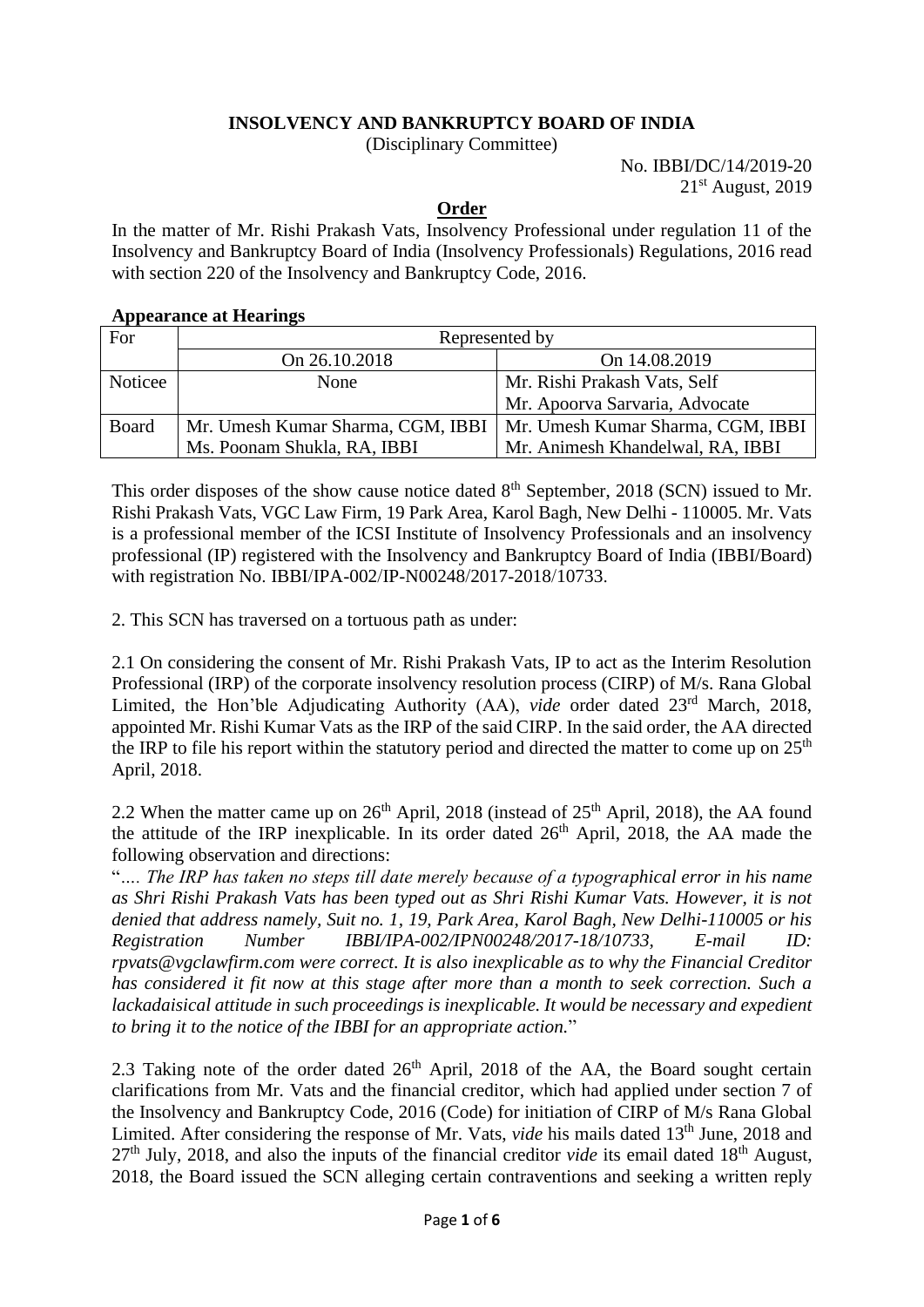within 21 days of the date of the SCN and offering him an opportunity of personal hearing before this Disciplinary Committee (DC).

2.4 Thereafter, Mr. Vats filed an application before the AA seeking expunction of the observations made against him by the AA in its order dated 26<sup>th</sup> April, 2018 and a direction to the Board not to proceed in the matter against him. The AA disposed of the said application *vide* its order dated 17<sup>th</sup> September, 2018, with the following observations:

*"Vide the present application, the RP submits that the aforesaid observations made against him, be expunged as the delay was not occasioned on his part. We accept his explanation and expunge the observations made vide order dated 2*6 *th* April*, 2018.* ……

*As nothing further survives, CA stands disposed off. Copy of the order by communicated to the IBBI Dasti."*

2.5 Mr. Vats requested the Board to withdraw the SCN in view of the expunction of the observation, in terms of the order dated  $17<sup>th</sup>$  September, 2018 of the AA. The Board, however, proceeded to dispose of the SCN in accordance with the law. *Vide* its letter dated 9<sup>th</sup> October, 2018, the DC offered Mr. Vats an opportunity of personal hearing on  $26<sup>th</sup>$  October, 2018 before the DC.

2.6 Mr. Vats filed another application before the AA. The AA disposed of the said application vide its order dated 16<sup>th</sup> October, 2018 with the following observations:

*"Under such circumstances, the show cause notice also deserves to be recalled. Copy of this order be communicated by the Bench Officer to IBBI."*

2.7 Mr. Vats didn't appear for the personal hearing before the DC on  $26<sup>th</sup>$  October, 2018. Nor was there any communication from him. He did not even bring the order dated 16<sup>th</sup> October, 2018 of the AA, which was passed in disposal of his application, to the notice of the Board / DC. The Board, however, noticed the order on the website of the AA and placed the same before the DC at the hearing on  $26<sup>th</sup>$  October, 2018. It informed the DC that the SCN indicates contraventions beyond the observations of the AA and the Board did not have an opportunity to explain the matter to the AA when the application of Mr. Vats was considered. In view of the observations of the AA, the DC, *vide* its order dated 29th October, 2018, returned the SCN to the Board for further appropriate action.

2.8 The Board filed an application to the AA seeking reconsideration of the orders dated  $17<sup>th</sup>$ September, 2018 and 16<sup>th</sup> October, 2018, with a prayer that the SCN be allowed to be disposed of on merits in accordance with the law. After hearing the parties, the AA, *vide* order dated 5<sup>th</sup> February, 2019, made the following observations and directions:

*".. Their (IBBI's) persistence in continuing with the disciplinary action, in the light of our accepting the reply of the RP and exonerating him, is inexplicable. We accordingly direct all disciplinary proceedings initiated by the IBBI be quashed and the matter be treated as closed."* 

2.9 Aggrieved by the order dated 5<sup>th</sup> February, 2019 of the AA, the Board filed an appeal before the Hon'ble Appellate Authority. After hearing the parties, the Appellate Authority, *vide* its order dated  $11<sup>th</sup>$  July, 2019, observed as under:

"3*. On hearing the IBBI, we are of the view that once a disciplinary proceeding is initiated by the IBBI on the basis of evidence on record, it is for the Disciplinary Authority, i.e., IBBI to close the proceeding or pass appropriate orders in accordance with law. Such power having been vested with IBBI and in absence of any power with the Adjudicating Authority/ (National Company Law Tribunal), the Adjudicating Authority cannot quash the proceeding, even if*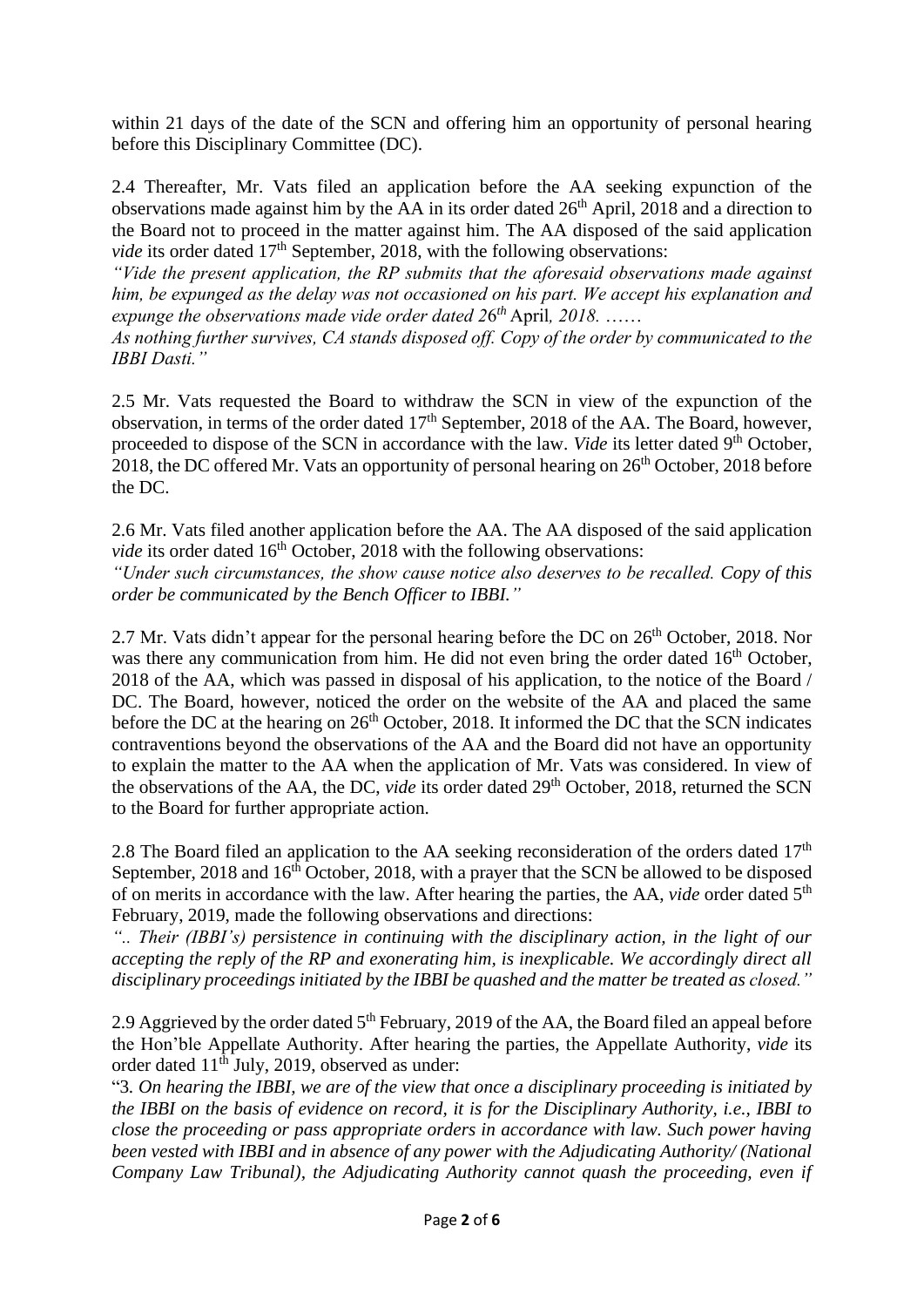*proceeding is initiated at the instance and recommendation made by the Adjudicating Authority/ National Company Law Tribunal …...*

*7. For the reason aforesaid, we set aside the last portion of the impugned order dated 5th February, 2019 relating to quashing of all disciplinary proceedings. The matter is remitted to the IBBI to pass appropriate order taking into consideration the reference of initiation of proceeding by the Adjudicating Authority as made on 26th April, 2018 and later acceptance of explanation. The 'Resolution Professional' has already been expunged and it is expected that an order of closure will be passed at an early date."*

2.10 The DC granted another opportunity of personal hearing to Mr. Vats on 14<sup>th</sup> August, 2019. Mr. Vats along with his learned counsel, Mr. Apoorva Sarvaria appeared for the personal hearing. Both refused to make submissions on merits. They demanded closure of the SCN in view of the following:

- (a) The AA has expunged its observations after accepting the explanation of Mr. Vats;
- (b) The Appellate Authority has directed closure of the SCN; and
- (c) The Board and the DC are bound by judicial orders of the AA and the Appellate Authority.

3. According to regulation 11(6) of the IBBI (Insolvency Professionals) Regulations, 2016, the DC shall endeavour to dispose of a show cause notice within a period of six months. It is unfortunate that it has taken about a year for disposal of this instant SCN. The SCN, which was issued on  $8<sup>th</sup>$  September, 2018, is getting disposed of only today, that is,  $21<sup>st</sup>$  August, 2019. The delay is mostly because the matter moved thrice to the AA, once to the Appellate Authority and twice to the DC. Nevertheless, the exemplary speed of all concerned in disposal of the matter needs to be appreciated:

- (a) The cause of action arose with issue of the SCN by the Board on  $8<sup>th</sup>$  September, 2018. Thereafter, Mr. Vats moved an application, which was considered and disposed of by the AA *vide* order dated 17<sup>th</sup> September, 2018. It took only nine days from the cause of action till disposal of the matter by the AA.
- (b) Another cause of action arose with the issue of letter dated 9<sup>th</sup> October, 2018 by the Board offering Mr. Vats an opportunity of personal hearing. Thereafter, Mr. Vats moved an application, which was considered and disposed of by the AA *vide* order dated 16<sup>th</sup> October, 2018. It took only seven days from the cause of action till disposal of the matter by the AA.
- (c) The DC met on  $26<sup>th</sup>$  October, 2018 to hear Mr. Vats. After considering the order dated  $16<sup>th</sup>$ October, 2018 of the AA, the DC passed the order on  $29<sup>th</sup>$  October, 2018, within three days of the meeting.
- (d) The Board moved an application on  $20<sup>th</sup>$  November, 2018. After hearing the parties, the AA disposed of the application *vide* order dated 5th February, 2019.
- (e) The Board filed an appeal on  $25<sup>th</sup>$  March, 2019 against the order dated  $5<sup>th</sup>$  February, 2019. After hearing the parties, the Appellate Authority disposed of the appeal *vide* order dated  $11<sup>th</sup>$  July, 2019.
- (f) The DC heard Mr. Vats and his learned Counsel on  $14<sup>th</sup>$  August, 2019. It is passing this order today, within seven days of the hearing.

4. According to regulation 11(7) of the IBBI (Insolvency Professionals) Regulations, 2016, the DC shall dispose of a show cause notice by a reasoned order in adherence to principles of natural justice, and after considering submissions, if any, made by the IP. Unfortunately, Mr. Vats insists that the SCN issued to him must be disposed of differently than in the manner provided for in the law. It is important to deal with the submissions made by Mr. Vats at the hearing on  $14<sup>th</sup>$  August, 2019.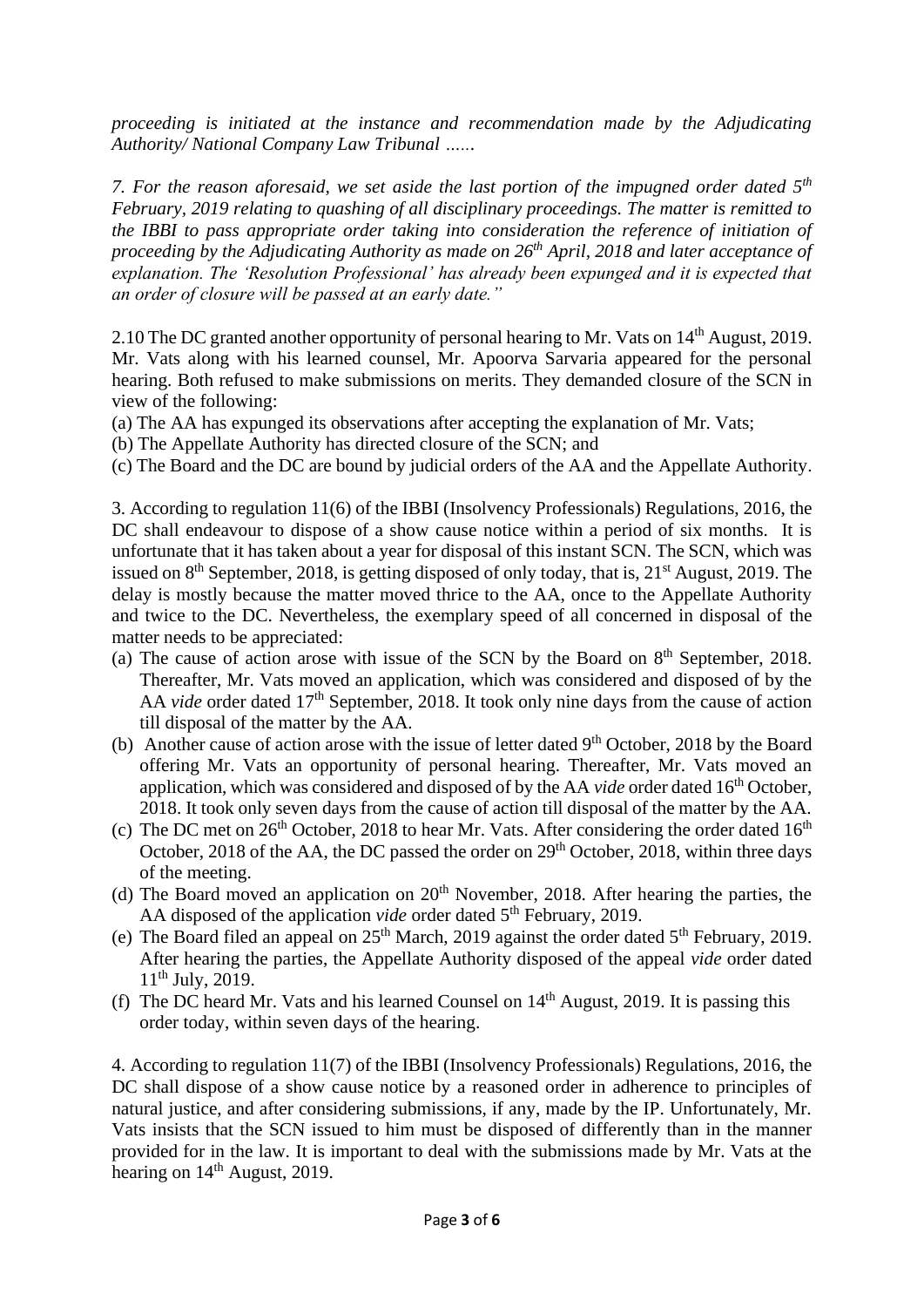4.1 An IP is a key institution of the insolvency regime. He is the beacon of hope for the person in financial distress and its stakeholders. He is the fulcrum of an insolvency proceeding and the link between the AA and the stakeholders. He is responsible for conduct of time-bound insolvency proceedings (resolution, liquidation and bankruptcy processes) of financially distressed persons (companies, limited liability partnerships, partnership and proprietorship firms and individuals) under the Code. While conducting a process, he acts as an officer of the Court and discharges a statutory public function. A whole array of statutory and legal duties and powers is vested in him. Given the role of an IP in the various processes under the Code, the law requires him to be a fit and proper person and he is subject to regulation and monitoring by the Board as well as of an Insolvency professional Agency (IPA). He is required to be an epitome of discipline and model for others.

4.2 The Board has a statutory duty to ensure that the IPs are competent; they abide by a Code of Conduct; and they are accountable for their services, performance and conduct. The Code mandates the Board to promote the development of, and regulate, the working and practices of, insolvency professionals, insolvency professional agencies and information utilities and other institutions. It empowers the Board to monitor performance of IPs and initiate disciplinary proceeding against an IP in case of misdemeanour by issuing a show cause notice and disposing of the same by a reasoned order.

4.3 Mr. Vats filed two applications with the AA but did not array the Board as a party. Both the applications were disposed of ex-parte without the knowledge of the Board even though the subject of both the applications was the SCN issued by the Board. This does not prove the *bonafide* of Mr. Vats. However, the Board arrayed Mr. Vats as a party in its application before the AA and in the appeal before the Appellate Authority. Both the AA and the Appellate Authority disposed of the application / appeal, after considering the reply of Mr. Vats and hearing the parties.

4.4 Mr. Vats was not aggrieved by the order dated  $26<sup>th</sup>$  April, 2018 of the AA that found his attitude inexplicable. He found the attitude explicable only after the Board issued the SCN and sought expunction of the finding. This indicates his scant regard for the order of the AA.

4.5 Mr. Vats did not appear before the DC on  $26<sup>th</sup>$  October, 2018. He refused to make submissions on merits, before the DC on  $14<sup>th</sup>$  August, 2019, even after the Appellate Authority held that it is for the Board to close a disciplinary proceeding or pass appropriate orders in accordance with law. Such conduct on the part of Mr. Vats evidences his contempt of law and the authorities.

4.6 Mr. Vats insisted that the Board is bound by the judicial orders of the AA and the Appellate Authority and it cannot make independent findings/application of mind. The law nowhere requires that a show cause notice issued by the Board shall be considered by the AA / Appellate Authority first and the DC shall then adopt their findings in its orders and close the disciplinary proceeding. It does not require that in a disciplinary proceeding / for disposal of a show cause notice, the DC is bound by the orders of the AA / Appellate Authority. On the contrary, the law requires a reasoned order of the DC for disposal of a show cause notice. The DC cannot substitute its own finding / judgment by the finding / judgement of AA / Appellate authority, which has no jurisdiction in the matter. Thus, Mr. Vats made a serious attempt to derail a lawful disciplinary proceeding under the Code.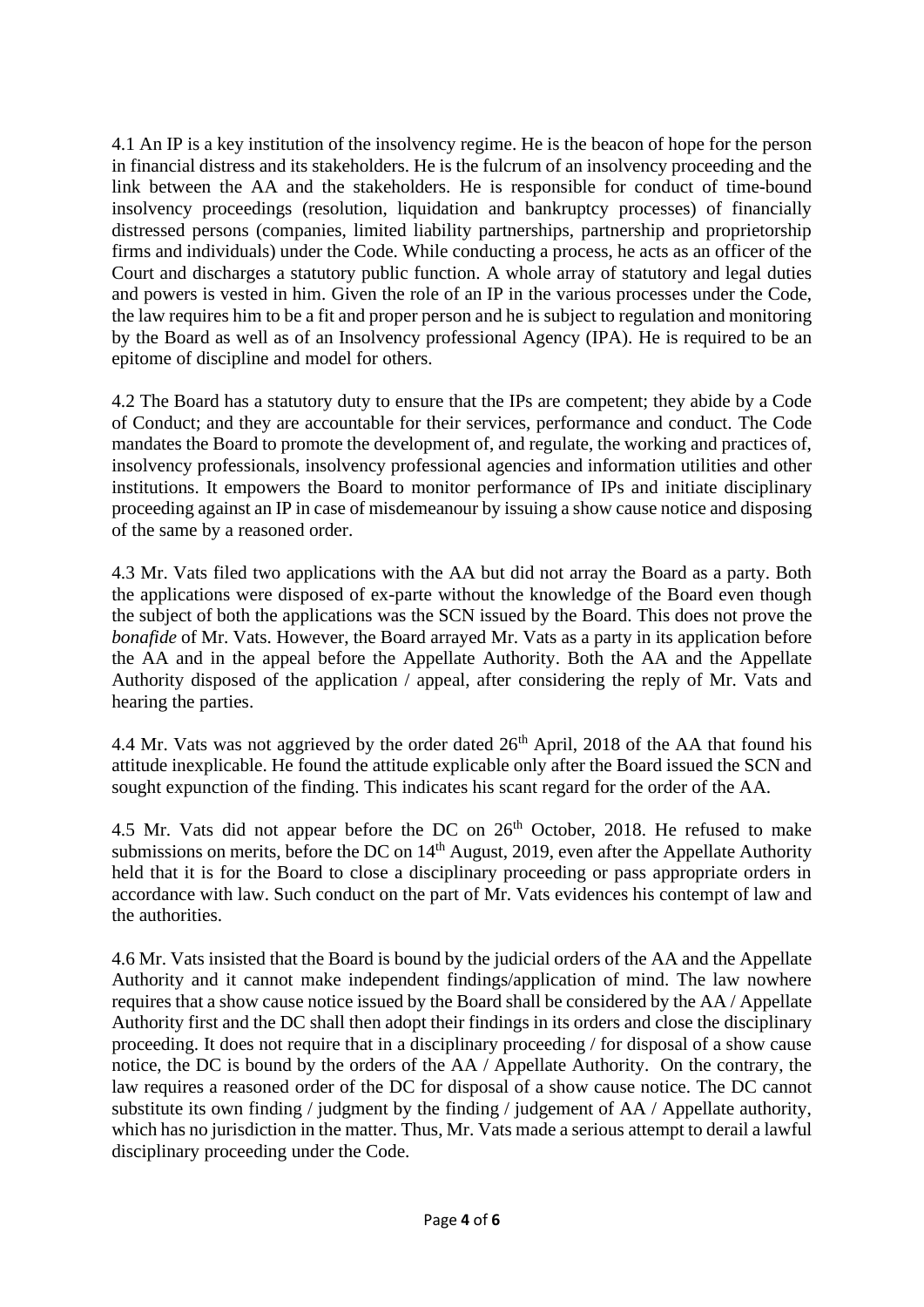4.7 The conduct of Mr. Vats, who, being an IP, is well versed with the provisions of the Code and the regulations made thereunder regarding disciplinary proceedings against IPs, appears inexplicable. He demonstrated extreme non-cooperation and utmost indiscipline in a disciplinary proceeding, with a determination to frustrate the same.

4.8 The DC has been at the receiving end from a recalcitrant IP, as it is bound by the law to dispose of the SCN by a reasoned order following principles of natural justice and it cannot traverse beyond the SCN, while his inexplicable conduct, as noted above, is not subject matter of the SCN.

5. The DC has considered the SCN, the submissions of Mr. Vats and his learned counsel at the hearing and other material available on record and proceeds to dispose of the SCN. Since Mr. Vats refused to address contraventions pointed out in the SCN on merits, the DC has considered his responses earlier to issue of the SCN.

5.1 Mr. Vats has responded that he could not commence the CIRP as he received a copy of order dated 23<sup>rd</sup> March, 2018 of the AA by mail only on 16<sup>th</sup> April, 2018. However, he could not produce a copy of the said mail on the ground that it has been deleted from his email account due to some technical issue. The Board in turn provided evidence in the form of WhatsApp messages whereby the financial creditor sent the said order on 5<sup>th</sup> April, 2018 and interaction between Mr. Vats and the financial creditor regarding the order. The Board, therefore, stated that Mr. Vats made false submission that he received the order on  $16<sup>th</sup>$  April, 2018 to mislead the Board while he received it on  $5<sup>th</sup>$  April, 2018 and he did not preserve crucial records. As Mr. Vats did not contest either of these allegations, both the allegations stand established. He has, therefore, contravened regulation  $7(2)(a)$  and (h) of the IBBI (Insolvency Professional) Regulations, 2016 read with clause 1, 2, 12, 14, 16 and 19 of the Code of Conduct thereof.

5.2 Mr. Vats has responded that the order dated 23rd March, 2018 of the AA had confirmed the appointment of Mr. Rishi 'Kumar' Vats instead of Mr. Rishi 'Prakash' Vats, which is his name. He requested the financial creditor to get the name corrected and till correction was made, he did not take any steps as IRP. It is difficult to appreciate such a stance by an IP, who had given consent to act as IRP of the CIRP. His name is correctly written in Para 6 of the said order. Though 'Rishi Kumar Vats' was written instead of 'Rishi Prakash Vats' in Para 9 of the said order, the address, registration number and e-mail were correctly written. Such a typographical error cannot be an excuse for not commencing a time-bound processes under the Code. It is perplexing that Mr. Vats himself writes his address differently and his name with different spellings. For his registration with the Board, he used: 'Mr. Rishi Prakash Vats, VGC Law Firm, 19 Park Area, Karol Bagh, New Delhi - 110005'. He is required to use his name and address, as registered with the Board, in the CIRPs conducted by him under the Code. In the instant CIRP, he has, however, used the name and address: ''Mr. Rishi Parkash Vats, Suit No.1, 19 Park Area, Karol Bagh, New Delhi - 110005'. He is enrolled as "Rishi Parkash Vats' with his IPA. For his legal practice and income tax returns, he uses: 'Rishi Parkash Vats'. In the circumstances, not commencing the CIRP on account of a typographical error at one place in the order, is unprofessional. At the least, he could have requested for change in the name as soon as he received a copy of the order on 5<sup>th</sup> April, 2018. However, in deference to the views of the AA, the DC does not wish to proceed further with this aspect.

5.3 It has been alleged that Mr. Vats requested the financial creditor to seek name correction and also change of date of admission to the date of correction of the name and such request for change of date of admission without instruction of committee is not permissible. The DC